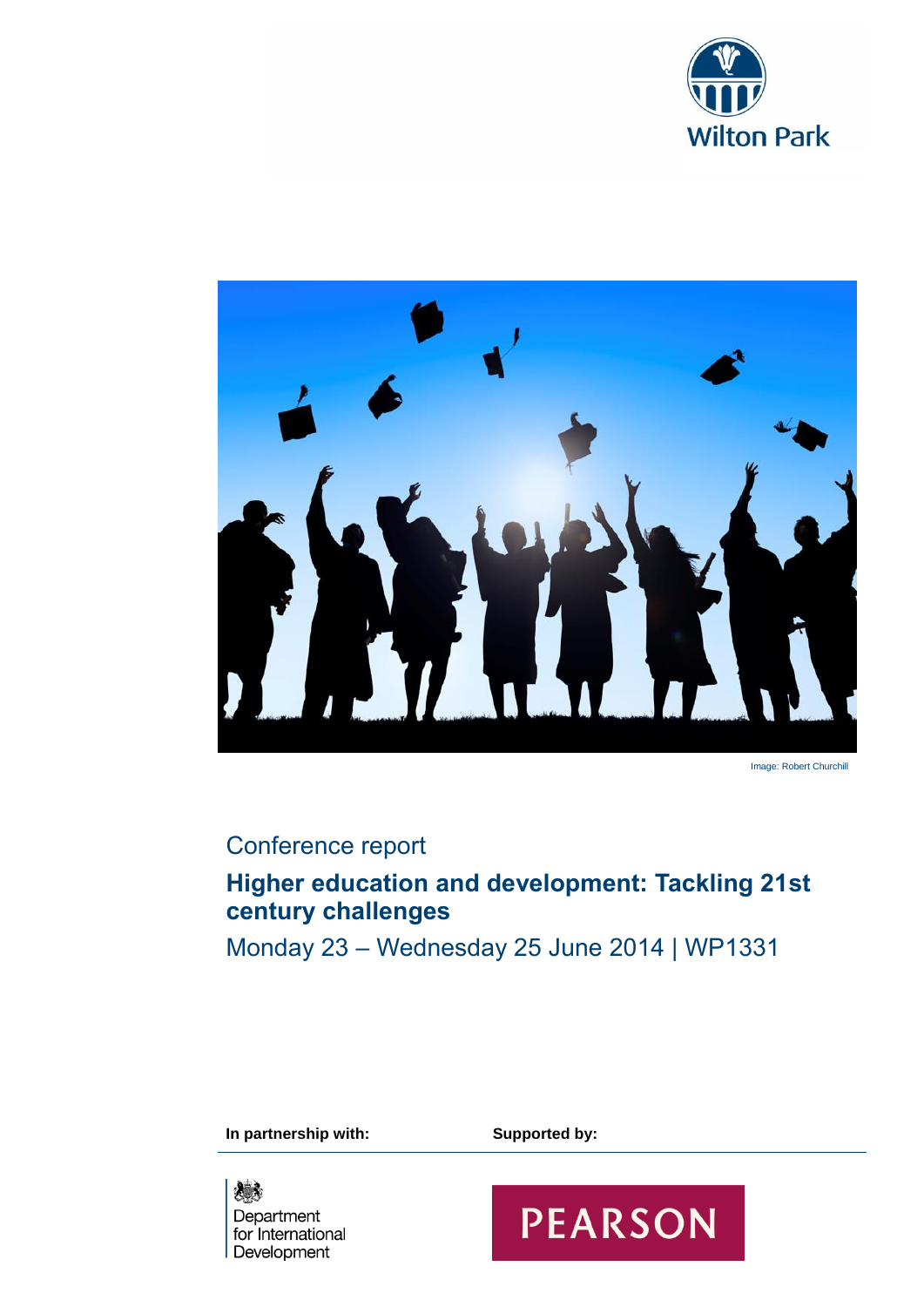

# Conference report

# **Higher education and development: tackling 21st century challenges**

# Monday 23 – Wednesday 25 June 2014 | WP1331

## **Executive summary**

The key objective of this forum was to develop a clear vision of what Higher Education (HE) should deliver for developing countries in the 21st century and to identify and articulate strategies for realising that vision.

The forum provided a unique opportunity for essential and compelling debate, attended by high profile innovators, policy-makers, leaders within business and education and researchers from within the UK and across developing nations.

Discussions highlighted the fundamental necessity of coherent global and national policies to link access, education and employment in order to address a wide ranging, complex and inter-dependent set of challenges.

Participants agreed that education needs to be locally owned, relevant and highly adaptable whilst contributing to the achievement of international goals for development, and that 21st century universities must reach beyond bricks and mortar to enable greater access for a wider group of students, whilst remaining adaptive and affordable.

It is clear that wealth creation is directly linked to HE, in its broadest sense, but its realisation depends on complicated and symbiotic factors that require a systems approach involving a range of partnerships.

The forum outputs are summarised as a set of false dichotomies that stakeholders must address in order to achieve the portfolio education that most suits 21st century needs.

# **Introduction**

- 1. Developing countries historically face a wide range of challenges relating to the sustainable expansion of access to higher education. Many of the most qualified academics have emigrated to universities in Europe and North America, leaving institutions with deteriorating infrastructure and very low numbers of qualified faculty members to teach and/or conduct or access research. These circumstances are further compounded by poor regulation and increasingly inefficient and, in some cases, corrupt governance within institutions.
- 2. In addition to the requirement for academic quality in teaching and research, there is wide agreement that HE can only be successful if it is scaffolded by the prerequisite for access to adequate primary and secondary education, and that there must be equity of access regardless of wealth, race, gender, (dis)ability and other social signifiers.
- 3. The reconstitution of education development goals, away from the Millennium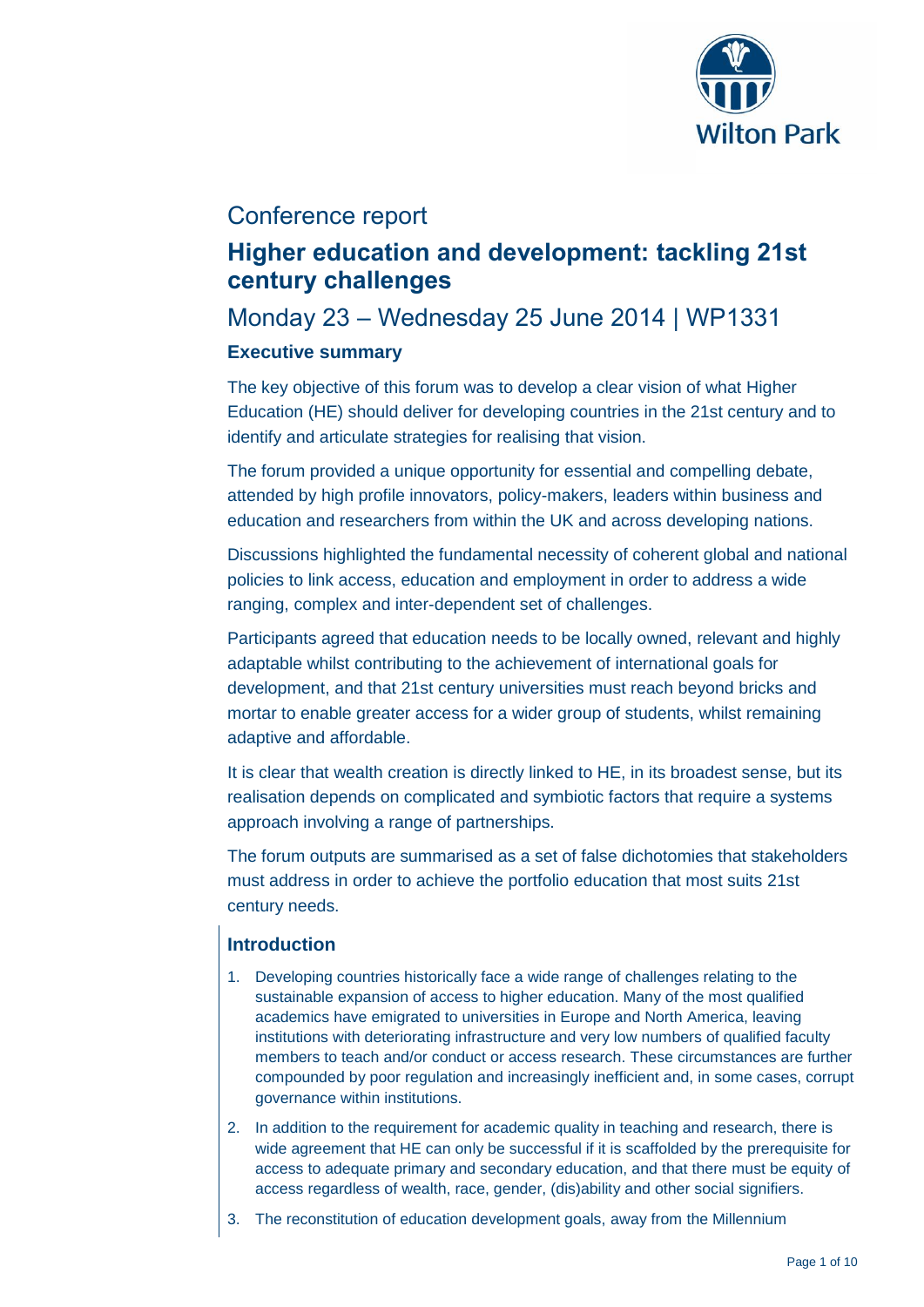Development Goal focus on primary, requires a paradigm shift in the way that policymakers think of development. The provision of aid is not just about return on investment for individuals, but recognises and contributes to a drive for equity in the global system. Development goals across the sector are more likely to be met if the workforce is educated, building capacity to deliver better healthcare, education (at all levels) and environmental sustainability.

- 4. 21<sup>st</sup> century challenges require HE to provide knowledge, skills and qualifications to meet economic growth, and strong public and private sectors to provide meaningful high quality employment opportunities.
- 5. Population structures are changing and by 2020 the majority of the world's youth will be in developing countries. Industry and ecologies in the economics of these nations are becoming more advanced, requiring HE to match. However, education systems are simply not equipped to cope with demand for either volume or quality.
- 6. In the shift towards an international knowledge economy, every nation wants and competes for the best and most talented students and researchers. Globally it is the areas of lowest population growth and demand that see the best supply of high quality HE and vice versa. There needs to be a more equitable distribution of the benefits of HE, injecting diversity into global leadership and contributing to the link between effective governments and delivery of public services in an educated population. Graduates must be job creators and wealth creators.
- 7. This report addresses issues around the drivers for HE, challenges for equity, examples of innovation in the market and some of the context for national reform policy to support and regulate the appropriate growth of HE provision.

## **Educating a workforce**

- 8. The complex issues around HE will not be solved simply by increasing access to a university education, as already indicated by the huge numbers of unemployed graduates across developing nations. The model of building more institutions is not working, just as it has not worked in the USA where there are also thousands of both unfilled vacancies and unemployed graduates.
- 9. Mass unemployment contributes to social affray and will not lead to sustainable development. The quantity and quality of graduates must be matched by the capacity of a country's economy to absorb them, which is a challenge in nations beset by war, instability and/or humanitarian disasters.
- 10. It was noted that HE students often have an inflated sense of entitlement, with expectations far from the reality of the world they will encounter post-education. Many recent graduates, it is suggested, have neither a grasp of their subject nor the generic problem-solving skills that would enable them to learn quickly on the job. Stakeholders cite a stigma around acquiring skills and becoming a 'worker', which can only be addressed by a change in mindset towards vocational and technical training. There is further conjecture that HE graduates view many professional and appropriate roles as beneath their dignity, as well as being genuinely overqualified for other positions. It is important for people to be aware of realistic income potential at all levels and types of education.
- 11. Where access to HE is already growing, many students entering the system are not equipped and competent for admission. Undergraduates often lack the basic academic skills to make the transition to studying at higher level, and too few undergraduates have studied the prerequisites for subjects that industry requires at tertiary level. Whilst peripheral to this forum, it is important to note that conversations around national curriculum at secondary level should contribute to the debate. In many countries HE institutions allocate their own resources to address secondary inadequacies by providing targeted pathway and/or remedial programmes.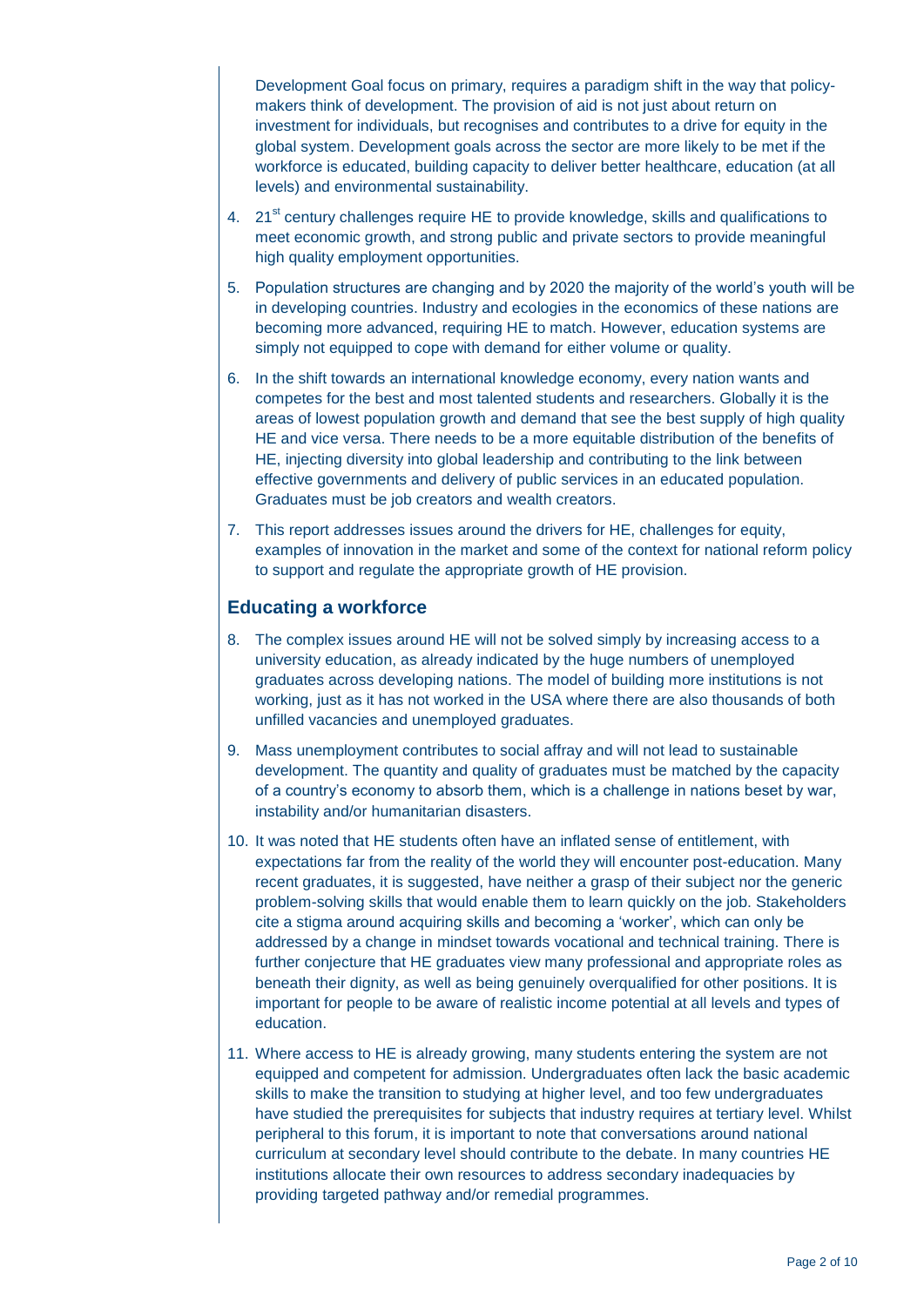- 12. A global economy values not just what people know but what they can do. The landscape of work is seeing a huge shift from need for content to need for skills. Ten years ago a student of computer science would have learned to programme a PC, not a mobile or tablet device. Advances in technology mean that industrial landscapes are changing more rapidly than ever before, suggesting that models that will work in the future will be for universities to provide students with a blend of both content and the adaptive, knowledge-age skills that are needed in order to rapidly acquire and use knowledge. For example:
	- **Teamwork**
	- **Communication**
	- Critical thinking
	- Problem-solving
	- Ethical behaviour
	- Analytical ability
	- Ability to work across cultures
	- Ability to apply a concept or framework across paradigms
- 13. The challenge is to empower young people for jobs, leadership roles and entrepreneurship opportunities that don't yet exist. Students are required to become lifelong learners, and continuing professional development will have a key role in supporting a holistic approach to education.
- 14. There is a lack of career information going into universities about requirements for industry and a lack of appropriate, realistic career guidance for students. Industry and educational practitioners need to find new ways of working together and of linking HE with tertiary and vocational education. An agreed suggestion for moving towards a more inclusive practice is for universities to work with industry to provide really strong case studies. Wider support systems in universities need to be more robust in helping students represent themselves well in the marketplace.

## **Engaging with industry**

- 15. Tullow Oil Plc are a frontier explorer in the oil industry, focusing activity in countries that have little legal/fiscal regulatory framework for industry or the skillsbase to support it. The company often struggles to employ staff with even basic literacy and numeracy skills, and prospective employees are particularly challenged by the industry specific requirements for maths, science and technology. Tullow provides scholarships to top African universities, returning them with 'excellent graduates' for management roles, and uses a range of approaches to support staff at other levels, for example in Ghana they have a technical college delivering small focused courses to provide continuous learning.
- 16. Tullow are improving how they identify current and future skills requirements and how they communicate them, and hope to build on this by working more closely with providers on HE design and flexible open and distance learning, including more workbased learning.
- 17. In countries that have recently discovered oil and gas there is a case for the government to demonstrate strong leadership by establishing a skills taskforce to address the long-term provision of skilled workers. This is not a change that can happen overnight, rather one that requires a sustained multi-decade effort.
- 18. Financial systems, management, software and creative industries and others create direct and indirect, formal and informal employment for millions of people and advocate a range of engagement programmes such as: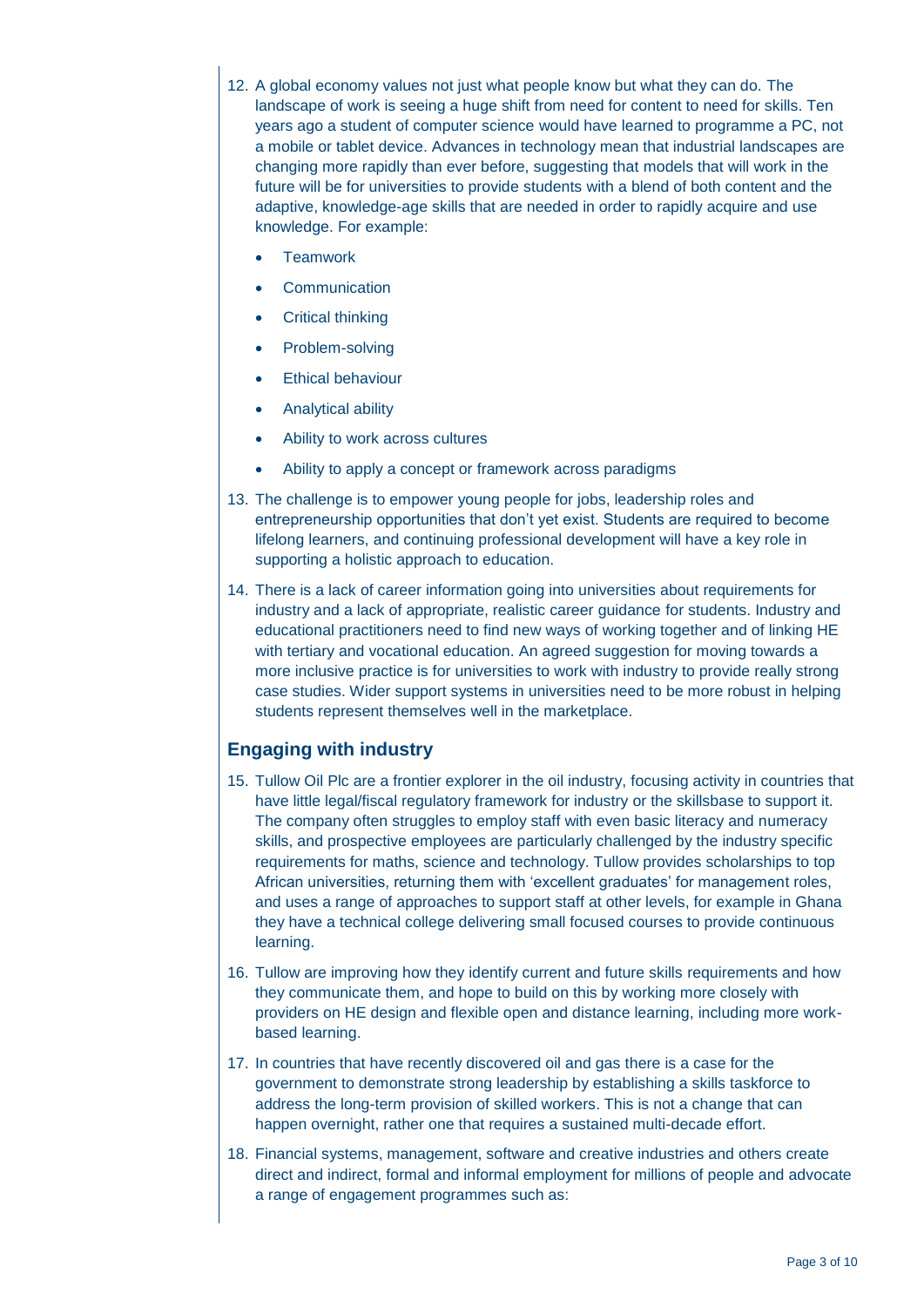- helping set curriculum at school level,
- providing case studies into universities as teaching resources,
- encouraging supervised internships,
- supporting employees to teach as volunteers,
- accelerating skills-based training and
- providing live, real market problems as competitions and challenges for students to work on.
- 19. Organisations have seen most success with universities that have invited and supported them to establish and build their brand, raising awareness and profile among students. All stakeholders – governments, HE institutions and industry organisations at all levels need to develop their accessibility to engage with each other to value what is on offer/available and to propose, build and learn from projects like these. There is enormous scope for innovation and partnership between industry and education, as evidenced by the Lagos State Electricity Board and its innovative partnership with the Lagos Energy Academy.
- 20. Governments need to recognise that industry has no responsibility to contribute to development goals, and is accountable to shareholders. Governments could provide tax breaks for companies willing to work with them to support research and development in their countries, contributing to the national economy and employment generation as well as building sustainable capacity of skilled workers in a focused region of operation.

## **What should a 21st century university provide?**

- 21. Education is often talked about in terms of exclusivity, suggesting that the harder it is to get into an institution, the better that institution must be. If quality is always defined this way then it presents a very difficult model to scale. Universities of the future need to define new models to help them reach more students, provide better returns on investment and reframe what it means to receive a quality tertiary education.
- 22. There is a need to challenge the regulatory bodies who have power in this space, particularly to differentiate between the role to fund, the role to establish and accredit standards and benchmarking, and the role to enhance capacity in curriculum development. Institutions of HE should be accountable for the services they deliver and open to more scrutiny in their work. Private investors should recognise that HE takes a long time for returns. It is essential that the for-profit approach is moderated by the value in creating stable and empowered societies for education advancement.
- 23.One model that provides the reach for higher education is Open and Distance Learning (ODL). Countries that are just beginning to develop scale provision of ODL risk prioritising economic benefit at the very real cost of a quality student experience. It is important to understand the potential of ODL as seen through a lens of quality and relevance.
- 24. ODL should be considered independently of Massively Open Online Courses (MOOCs), which so far demonstrate almost universally poor completion rates. Online courses should not be remote from context and must be developed in local partnership. Sustainable strategies that take a blended approach are needed in order to strengthen quality. For the private sector this is about benefit for all partners (including those that provide practicum); for students it is about adequate support, changing the practices and pedagogy of faculty staff away from traditional notions of what it means to be an academic.
- 25. Current degree courses take three years and are expensive. Many students spend holiday periods working in order to pay their fees and living costs. Young people want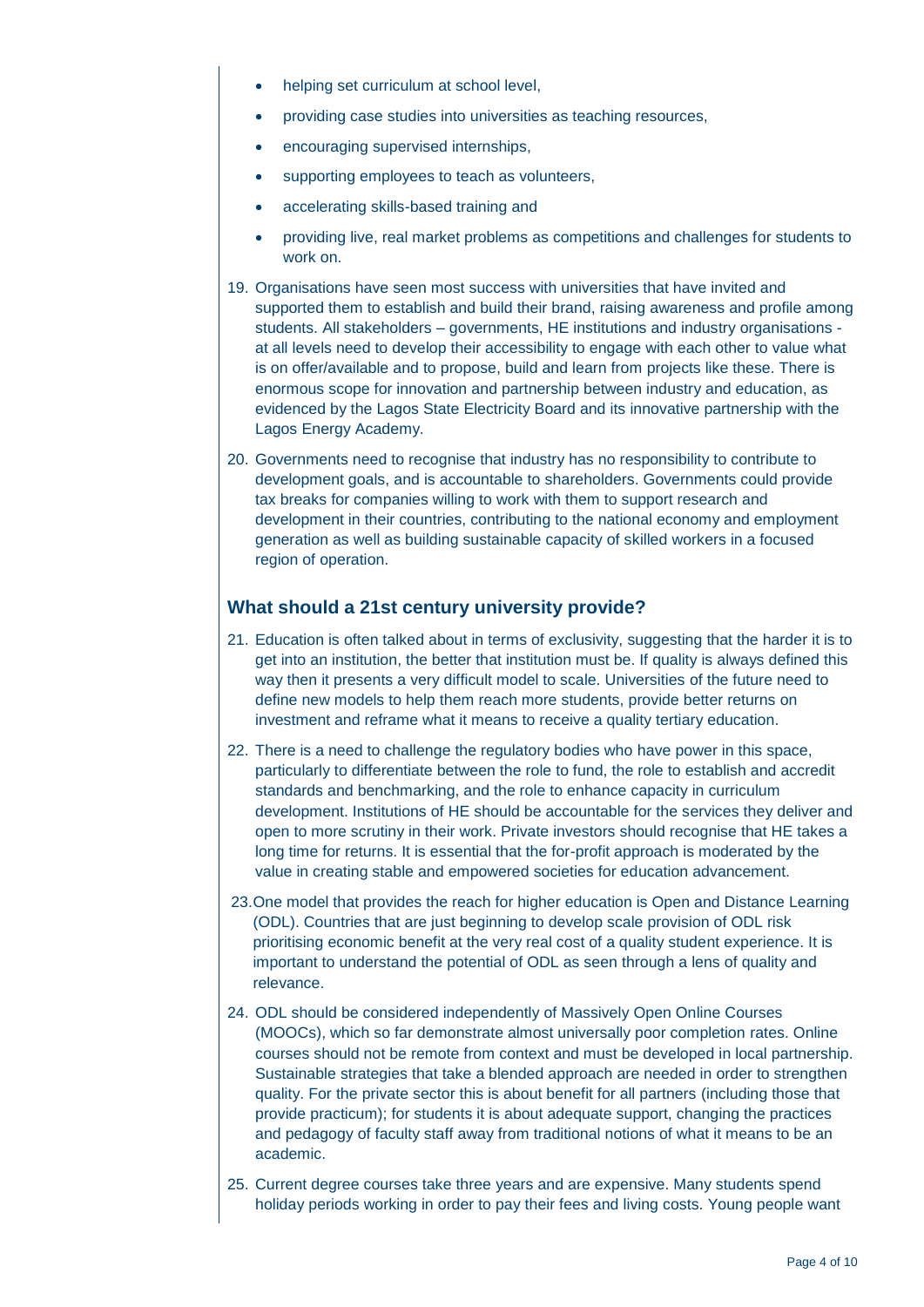to earn money; to 'earn and learn, and learn to earn', a position that can be well supported by ODL.

- 26. Open Educational Resources (OER) have a place in increasing access to HE, within both face-to-face and ODL models, but raise questions around the emphasis between learning, as focused on the learner, and education as focused on the institution. Education is usually delivered within a regulatory framework, for which OER may not provide appropriate curriculum. If the model moves to one of portfolio, there must be authority and accountability over the canon of content and how this is built and represented. As with every model, it is important to note that each nation has its own issues to address and one size may not fit all.
- 27. Faculties in traditional universities are staff-led, perpetuating both good and bad practice in teaching. A model focused on faculty means that the institution requires students to take all their classes from the same professors, regardless of their skill as educators. In many developing countries there is a limited supply of high quality faculty academics remaining in national posts, as over decades many have left for better career opportunities elsewhere, contributing to a cycle of decline in quality.
- 28. The African Leadership Academy (ALA) draws on tradition without replicating it. Students meet to watch an online lecture together, provide peer tutoring and work on projects together. The Academy hopes to see 25 campuses around the continent, with 10000 students on each campus, living together to support true peer learning. Students will use technology to gain access to the best faculty staff from around the world, within a framework that includes a strong emphasis on African Studies, and put learning into practice with four months from each of the three years of their degree course spent working in industry.
- 29. In the ALA, the tradition of teaching and facilitating learning is continued through the use of technology and by local facilitators who provide inspiration and draw out learning. Students pay only for this teaching and not for the research activity of an institution, which would be funded separately. The Academy is supportive of students that can't pay up front for their education, anticipating that they will be catapulted into careers that will enable them to pay back on their education.

## **The role of research**

- 30. The issue of research as an embedded activity within HE is underpinned by questions of relevance. Research could be defined as scholarship or it could be evidenced as transparency in learning and teaching: research as a practice for the discovery of new knowledge, and research in the practice of learning in order to inform teaching.
- 31. Research bodies including INASP and the Wellcome Trust have strong arguments for the support and value of evidence-based research, particularly in service of policymaking.
- 32. Creating quality research output requires institutional support and investment in governance, systems, libraries, leadership and credible research pathways. Graduates need the skills to understand and interpret research, and social norms and cultural values should enable an environment that allows and values research; for example in the UK every government department views evidence and research as a fundamental component of their decision-making processes.
- 33. Research has a key role to play in the changing role of universities, particularly in terms of its relevance to the private sector. Putting an information barrier between funders and researchers enables researchers to act without conflict of interest, although this may be less relevant when research is funded directly for industry. Improving local research environments could provide genuinely world-class research hubs in resourcepoor settings, for example centred around diseases relevant to that region.
- 34. Measuring research impact is a challenge and it is difficult to demonstrate what is of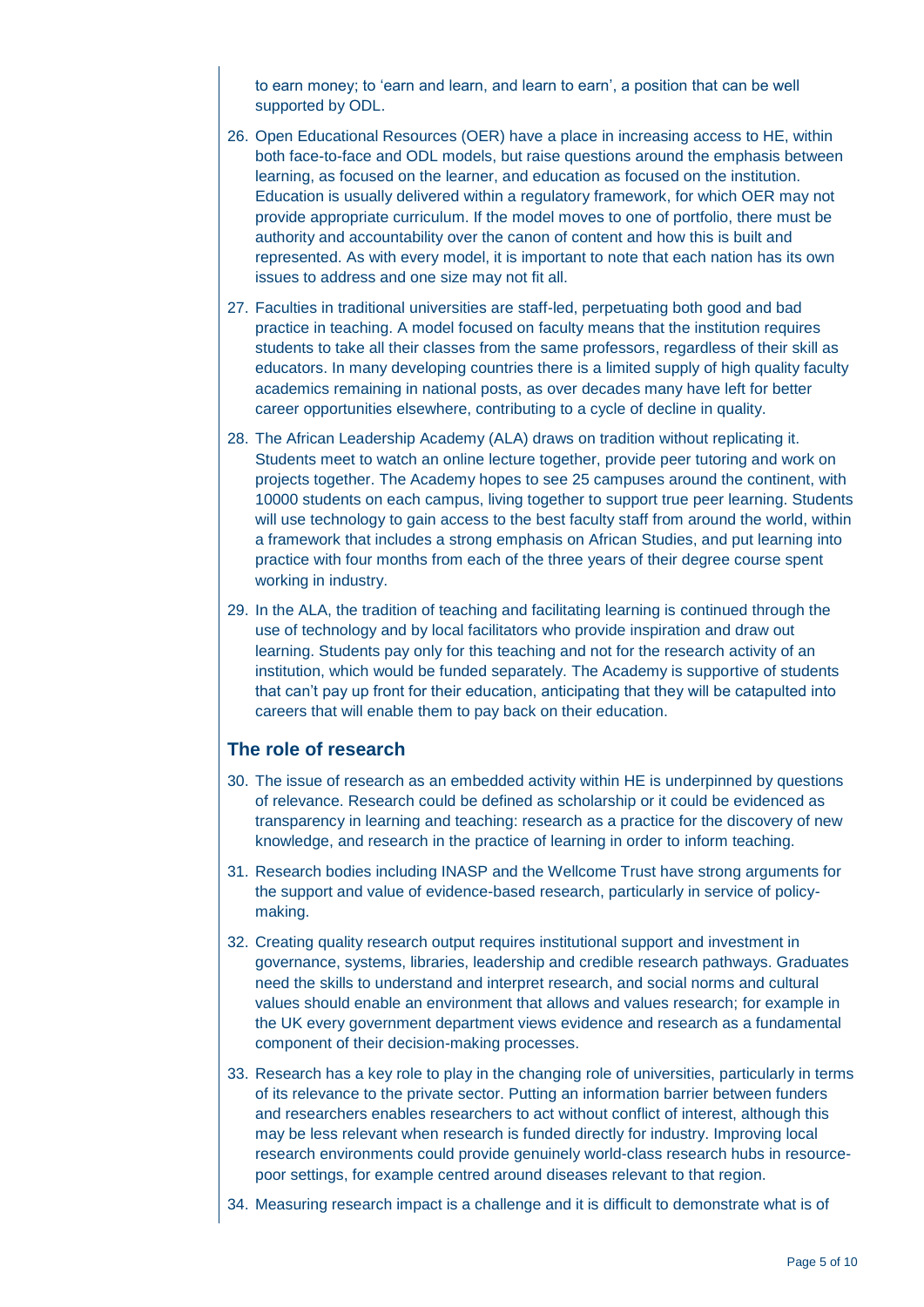value over what time frame. The transfer of research findings is an important process and academics are not always skilled in communication. A coherent structure is needed to support academics in doing what they do well, maintaining the flow of their research, but also maximising the uptake value, interpretation and application of new knowledge and information.

35. Delinking research entirely from universities is seen as potentially high risk especially for lower quality institutions; establishing research institutions outside of the university framework has been attempted in India with limited success and there are lessons to be learned from this experience.

## **What are the questions for access?**

- 36. Mobile phones have become near-ubiquitous across the developing world, and internet access continues to expand. Initiatives like the online Kahn Academy have shown huge innovation in technology for democratic education, providing free world-class learning for 10 million students a month. There is clearly a role for technology in engaging access to HE, but there also remains a digital divide for the very poorest in society, and/or those who live in areas of low internet saturation.
- 37. International collaboration in teaching, learning and research opens up possibilities for equitable access to education. However if those in authority do not actively promote access and support for the most marginalized in their societies then the elite will continue to dominate, perpetuating socioeconomic intergenerational inequalities. In many developing countries there is a growing market in private universities but these reach small numbers of wealthy students. The challenge remains to provide affordable education at scale, a difficult quality to measure in the context of extreme poverty.
- 38. There is a global expansion in access to education generally, but still many challenges for underprivileged groups, for example in countries such as Ethiopia and Nigeria the statistics show that there are 35 women to every 100 men in HE. Education could and should be the greatest force for equalizing society.
- 39. Women are often lost at secondary level, where enrolment figures are high but completion is not. The Global Fund for Women finds that women's access to HE is restricted for a range of reasons, often around sexual and reproductive health and rights as well as fundamentalism, religious and cultural practice and finance (as the education of boys is usually prioritised where funds are limited). This inequality means that for many women completion of their education becomes a choice between schooling and family. Those that do persevere can suffer teasing, bullying and belittling behaviour not just from other students but from the professors who are their teachers.
- 40. Institutions of HE need to work with communities, social movements and civil societies so that HE is at the frontier of social change. Funding should address the social norms and practices that hold women back, and activity to support women should be holistic and sustainable – horizontal rather than vertical or 'boutique' solutions. Research has shown that change is driven by women asking for their own rights, and HE has a responsibility to educate and empower them to do so.
- 41. Similar arguments can be made for disabled students. For any good access programmes to work at scale there needs to be significant investment up front so that the cost per student becomes viable. It is difficult to pilot such activity, for example to provide for 5 disabled students without providing for an entire disabled population. There is a role for governments, as the lead entity to bring scale and exclusivity within a country, to learn from the boutique solutions and roll them out nationally.
- 42. Concerns about language also inform discussions of access. Language is a huge barrier for diversification, especially in developing nations, which often have large numbers of regional languages and dialects. The common benchmark is English, but studying a complex subject in a second (or often third or fourth) language can offer big challenges for confidence and the abilities of students to interact with and within an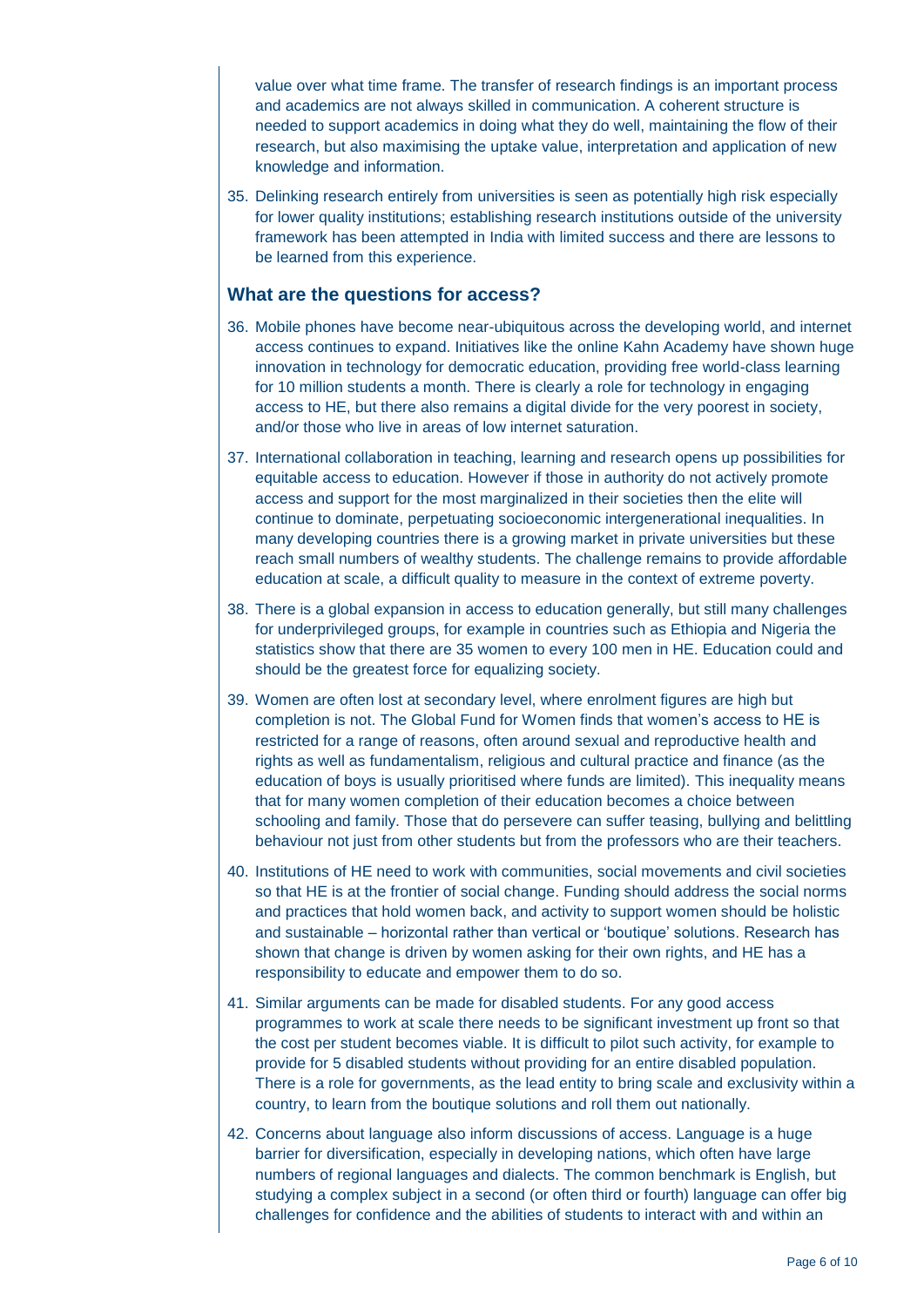#### institution.

- 43. The Lahore University of Management Sciences (LUMS) is developing diverse student bodies, within a national programme of HE reform in Pakistan. The core challenges have been: Faculty development; improving access and learning; excellence in research and relevance to national priorities. Further support was needed in quality assurance (for standards, assessment and accreditation), governance and management and infrastructure development. Incentives were offered for outreach for teaching and learning and for quality in research, bringing in talent from over 40 cities across the nation and dramatically increasing Pakistan's share of global research output.
- 44. LUMS provides women with security and transport, enabling them to physically access their education, and offers both academic and psychological counselling for all students on campus. The HE student body has become significantly more diverse, with students from low socioeconomic backgrounds including/and women increasingly well represented. Some of the greatest resistance to enhancing diversity and access to HE in Pakistan has come from faculty, who have very low expectations of students from certain backgrounds. LUMS has chosen to set the quality standard and provide students with the challenge, with overwhelmingly positive results.

### **Innovations in teaching and learning at HE**

- 45. An Indian government initiative attempted to establish 20 special 'innovation universities' without success, underscoring the notion that innovation should be something that cuts across all that universities do. There is a need for societies to take risks and to accept failure as part of the process, a perspective that should be promoted and recognised by governments; international collaborations can help for a period but ultimately there needs to be national capacity. Innovation always carries risk and governments are traditionally nervous about risk, presenting a set of challenges around how to support something that has potential to go very right or very wrong.
- 46. Pearson is an organisation with roots in traditional publishing that has moved heavily into digital publication and technology services, working with a number of governments to meet key challenges around cost and quality of HE provision. They recognise that technology is having impact around the world, and it is important to position technological innovation in the service of learning objectives as opposed to leading them. Appropriate use of technology affords the engagement of learners, providing accessibility, inclusivity and powerful data that gives feedback to students, teachers and other stakeholders. Pearson increasingly see their role as partnering with universities and governments to reach new goals and learner objectives.
- 47. The apparent dichotomy of quality and scale is rejected by The Open University UK (OU), who currently teach around 240,000 students in the UK. The OU is like any other university, but uses ODL to deliver its mission of being open to people, places, methods and ideas. OU teaching has been research-informed from the beginning, and the OU story is about understanding context and enhancing capacity working in partnership, using ODL materials and modalities appropriate for context. The need for support is paramount for ODL, where motivation for learners is critical. Delivery of OU courses requires significant, sustainable innovation, and the capacity and resource required to provide one tutor per 15-20 students around the country cannot be underestimated.
- 48. OU graduates are well-respected in the job market. A degree with the OU costs under 60% of a similar degree from a comparable, traditional institution in the UK. The model exemplifies that it is possible for an ODL institution to gain the respect of industry partners and other universities within a nation if established and delivered in a way that ensures quality.
- 49. Spire is a company that offers a perspective on rapid innovation, working in Kenya to create an incubation hub for addressing the education to employment gap. Spire works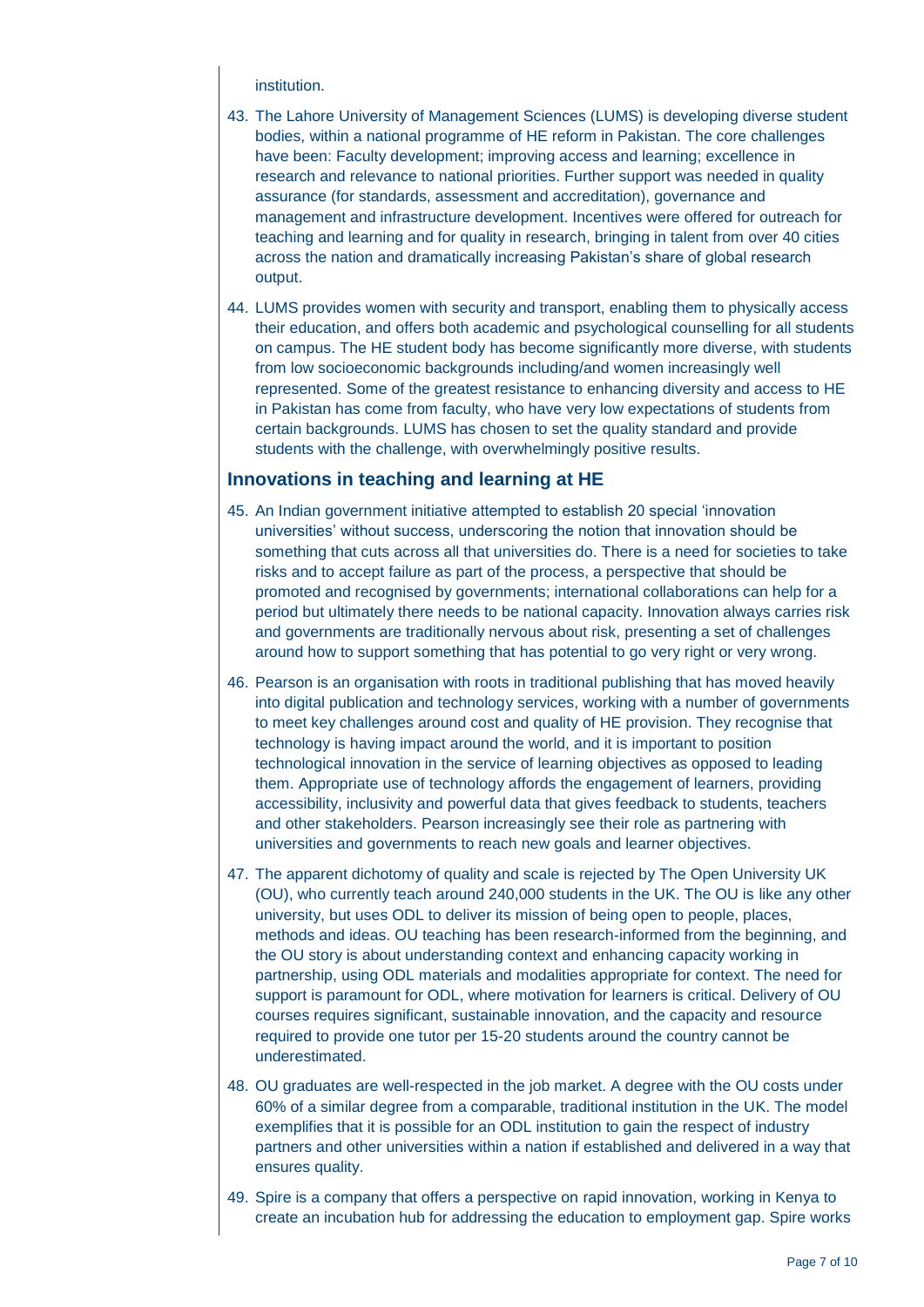with employers to prepare and provide entry-level talent with the skills to contribute from the outset of their employment; and with existing employees to give them the skills they need to become leaders, while improving retention and performance. Standards and expectations in the classroom environment are set high and students are encouraged to accept failure as an inevitable aspect of learning. The organisation manifests this belief in their approach to innovation, for which they advocate two requisites: speed, and learning quickly from small tests.

- 50. Spire moves rapidly, proposing new methods, developing and trying them out and then absorbing and scaling the lessons from the experience. This includes their exploration of new models of revenue, for example in trying to blend revenue from students and employers, and offering a loan programme independent of that owned by the Kenyan government in order to expand access for students.
- 51. A key practical issue around innovation is how policy-makers should be dynamic enough to change and challenge sufficiently quickly, especially where evidence of impact is low. There was notable consensus in the forum for the need to work with existing structures and institutions to deliver innovation, and a need to identify where change is likely to have locus in existing institutions.
- 52. Innovation, qualification and affordability are challenges that are as relevant in Asia as they are in Africa. India currently has 800 million people under the age of 35, presenting an extraordinary challenge for their HE system and leading rapidly to a consensus that the Indian HE system needs reform both for quality and to create a more versatile and diverse provision. Both individual and corporate philanthropic funders have relevance to sit alongside governments, and this contribution could be increased by a more welcoming regulatory framework.

## **Experiences of national reform**

- 53. Many developing nations have introduced national reform programmes in order to overhaul their HE provision.
- 54. In Ghana, the government is the key funder for HE. In spite of this financial position they have stepped back to allow much greater autonomy for institutions, for example no longer appointing VCs or Deans. Ghanaian success in achieving MDG2 has led to a major increase in students leaving secondary education and seeking admission to HE. The government is increasing access for girls and women and students from areas that indicators describe as deprived. A major strategy for responding to challenges has been collaboration and dialogue with students, parents, new graduates and other stakeholders. Initiatives in distance learning and blended and flexible programmes for workers are building on existing university provision to expand access. The major challenge remains unemployed graduates.
- 55. Ethiopia sees HE as a major contributor to its target to become middle income by 2025 and is committing significant resources to the expansion of HE provision, as it has done for the last two decades. The government are prioritising quality of education and training, HE academic staff and management capacity building, ICT for education, development and leadership and good governance. The challenges for access and success are quality and relevance, equity and diversification, governance and management, and financing and sustainability. In order to address the challenges, HE development and reform is at the forefront of the development agenda. Ethiopia emphasises the value of cooperation and collaboration between nations.
- 56. Tanzania is similarly addressing key development constraints, including the need to build a skilled workforce, in its own efforts to transform from low to middle income status by 2025. Education features prominently in the government plan as a core ingredient of its strategy for socioeconomic transformation. Current concerns around declining quality and poor learning outcomes are bolstered by a general trend of strong progress in expanding access to education. The government privileges the value of data to monitor and evaluate the advancement of their plans, and sees the need for a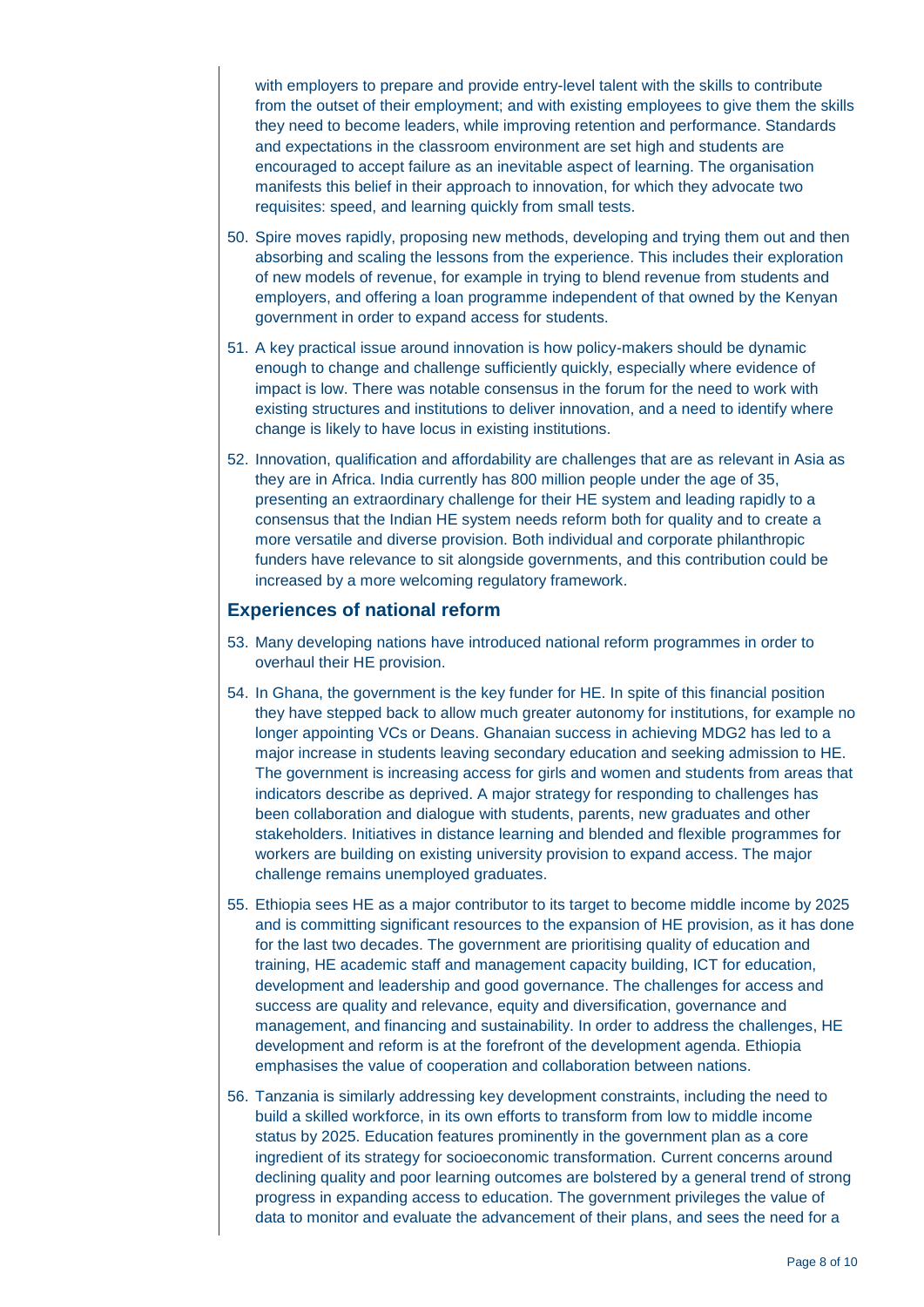paradigm shift in HE from content mastery to quality knowledge production.

- 57. Key reforms in Kenya have stemmed from changes in policy and legal frameworks for HE, and the government continues to drive forward new reforms. A participatory approach to transformation includes stakeholders such as the general public, private investors, civil society and trade unions, parliamentarians, industry and regulatory bodies and students. Society has demonstrated significant appetite for university education, challenging the government to provide high quality that is also relevant, affordable and accessible against a backdrop of limited government resources. Systemic, institutional, economic, social and politic factors have combined to force university reform.
- 58. Myanmar has recognised a need to develop to international standards in order to provide its graduates with a competitive education. Education reforms are essential at this stage in the country's development. Universities are currently positioned under each ministry according to their specialism (e.g. University of Medicine under Ministry of Health) but will shortly become autonomous and depoliticised, with the freedom and authority to seek international collaborations. The government is asking universities to benchmark against world ranking criteria, a move that is applauded by the international community, and facing reluctance from institutions that don't want to consolidate and/or accept change. 18 working groups for policy and action plans are drafting new education law, and reform law is paving the way for the new higher education laws to be passed.

## **Conclusions and recommendations**

The key challenges facing higher education in the  $21<sup>st</sup>$  century are complex and interwoven, beset with false dichotomies:

#### **Global/local**

Education needs to be locally owned, relevant and adaptable whilst contributing to the achievement of global goals for development.

#### **Quality/scale**

It is possible to achieve excellent quality at huge scale through the use of ODL, but only when adequately resourced and sustainably supported, a requisition that is easy to underestimate.

#### **Knowledge/skills**

HE was not designed for skills for employment. Policy-makers must identify the right balance for students between learning content and gaining transferable, knowledge-age skills.

Governments should work with partners in industry to link skills, qualifications and employment, developing an education system that has an affordable mix of investment in topic areas.

### **Research/teaching**

Universities need to find a route that continues to support research in a way that brings meaningful value to their own practice and to the communities in which they engage.

#### **Regulation/innovation**

Governments and policy-makers must de-politicise university regulation and actively structure it in a way that enables and encourages innovation whilst safeguarding quality.

### **Equity/cost**

Universities must exploit the opportunities for technology that reach beyond bricks and mortar institutions and enable greater access for a wider group of students, whilst